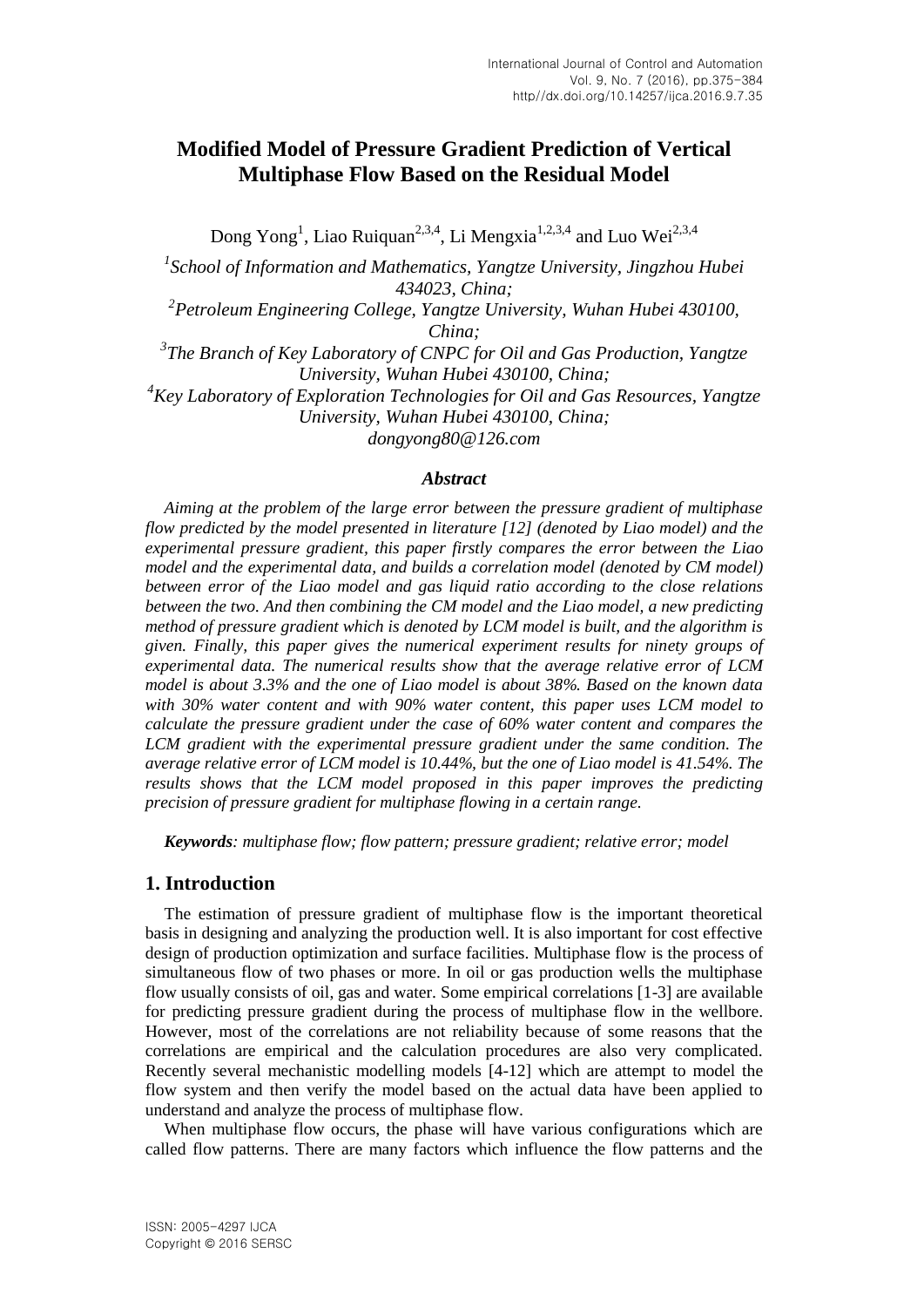influence factors are also very complex. So the description of flow pattern is somewhat subjective. In this paper, we will consider the four flow patterns in vertical wellbores which are listed in standard textbooks as bubbly, slug, churn and annular. In the wellbore, different flow patterns will exist at different depth. The Liao model[12] is proposed based on the previous research results. Comparing with the eight common models which are Hagedorn-Brown model [2], Orkiszewski model [3], Aziz model [4], Beggs-Brill model [5], Chierici model [6], Beggs-Brill modified model [7], Mukherjee-Brill model [8] and Hasan model [9], the Liao model [12] has higher precision. But the calculating results based on the experimental data presented in this paper shows that the average relative error of pressure gradient between the Liao model and the experimental data exceeds 40%. So it is necessary to further research the Liao model and build the modified computational model.

Based on the above discussion, we firstly calculate the pressure gradient which is called Liao gradient according to the conditions from the experiment by using the Liao model. We denote the difference value between the Liao gradient and experimental pressure gradient as Liao error, we analyze the relations between the Liao error and experimental conditions. And find that the Liao error and gas liquid ratio have close relations. Hence, we firstly build the modified model of Liao error with respect to GLR (that is gas liquid ratio). And then combining the error predictive model (CM model) and Liao model, we obtain a new predictive model of pressure gradient which is denoted by LCM model. The pressure gradient calculated by LCM model is more in line with the experimental pressure gradient. We also use the new model to deal with the in-situ test data and the results show that the new model has superiority.

### **2. Results and Analysis of Liao Model Based on the Experimental Data**

The experimental data which are used in this paper are described as follows. The pipe is vertical with diameter 75 mm. The roughness of the pipe wall is 0.0002 mm. The experimental mediums are atmosphere, mineral white oil and water. We experimented under three different water contents which are 30%, 60% and 90%. The liquid flow rate is between 10 m3/d and 50 m3/d. The test temperature is between 14 ℃ and 17 ℃. The experimental pressure gradient is between 5.16 kPa and 28.77 kPa. The total number of test points is 90. We use Liao model to calculate the pressure gradient and compare the Liao gradient with the experimental pressure gradient. The comparison results are shown in Figure 1.



**Figure 1: The Comparison Results between the Liao Gradient and the Experimental Pressure Gradient for Different Water Contents**

From Figure 1, it can be seen that the calculating pressure gradient is less than the experimental pressure gradient as a whole. And as the water content increases, the Liao error increases. The average absolute error are 5.73 kPa, 5.85 kPa and 6.99 kPa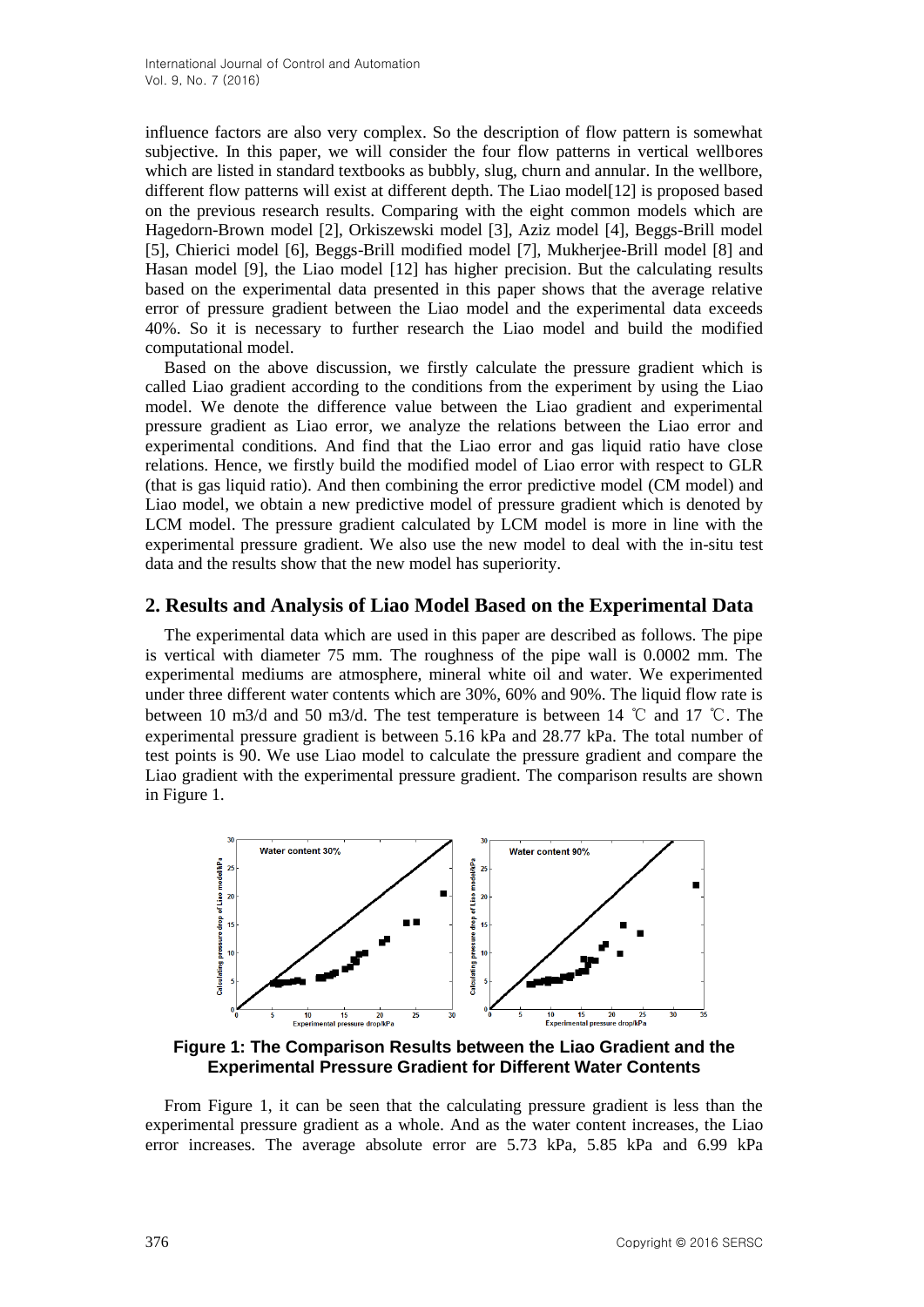respectively. The average relative error are 40.64%, 41.54% and 48.11%. For the experimental data presented in this paper, the Liao error is a little large. So we consider modifying the original Liao model.

In order to modify Liao model, it is necessary to further analyze the regularity of the Liao error. The Liao predictive error is compared with the gas flow rate, liquid flow rate and experimental pressure gradient respectively. The comparison results are shown in Figure 2.



**Figure 2. Comparison between Liao Error and other Parameters for Different Water Contents**

In Figure 2, the horizontal ordinate denotes the sequence number. The sequence numbers from 1 to 5 corresponds the design flow 10  $m^3/d$ . The sequence numbers from 6 to 10 corresponds the design flow 15  $\text{m}^3/\text{d}$ . The sequence numbers from 11 to 15 corresponds the design flow  $20 \text{ m}^3$ /d. The sequence numbers from 16 to 20 corresponds the design flow 30  $\text{m}^3$ /d. The sequence numbers from 21 to 25 corresponds the design flow 40 m<sup>3</sup>/d. The sequence numbers from 26 to 30 corresponds the design flow 50 m<sup>3</sup>/d. The corresponding GLR of sequence numbers 1, 6, 11, 16, 21 and 26 is 50. The corresponding GLR of sequence numbers 2, 7, 12, 17, 22 and 27 is 100. The corresponding GLR of sequence numbers 4, 9, 14, 19, 24 and 29 is 200. The corresponding GLR of sequence numbers 5, 10, 15, 20, 25 and 30 is 300. In order to compare the change regularity of variables conveniently, the liquid flow rate is multiplied by 10, and gas flow rate is multiplied by 0.01.

From Figure 2, it can be seen that Liao error have some similarity with respect to the change regularity of GLR for different water contents when the design flow is the same. The curves of Liao error corresponding to different liquid flow rates have a greater difference in geometric shapes for the same water content. But all curves have the characteristics of quadratic curve.

Based on the above analysis, we can use the quadratic function to model the Liao error.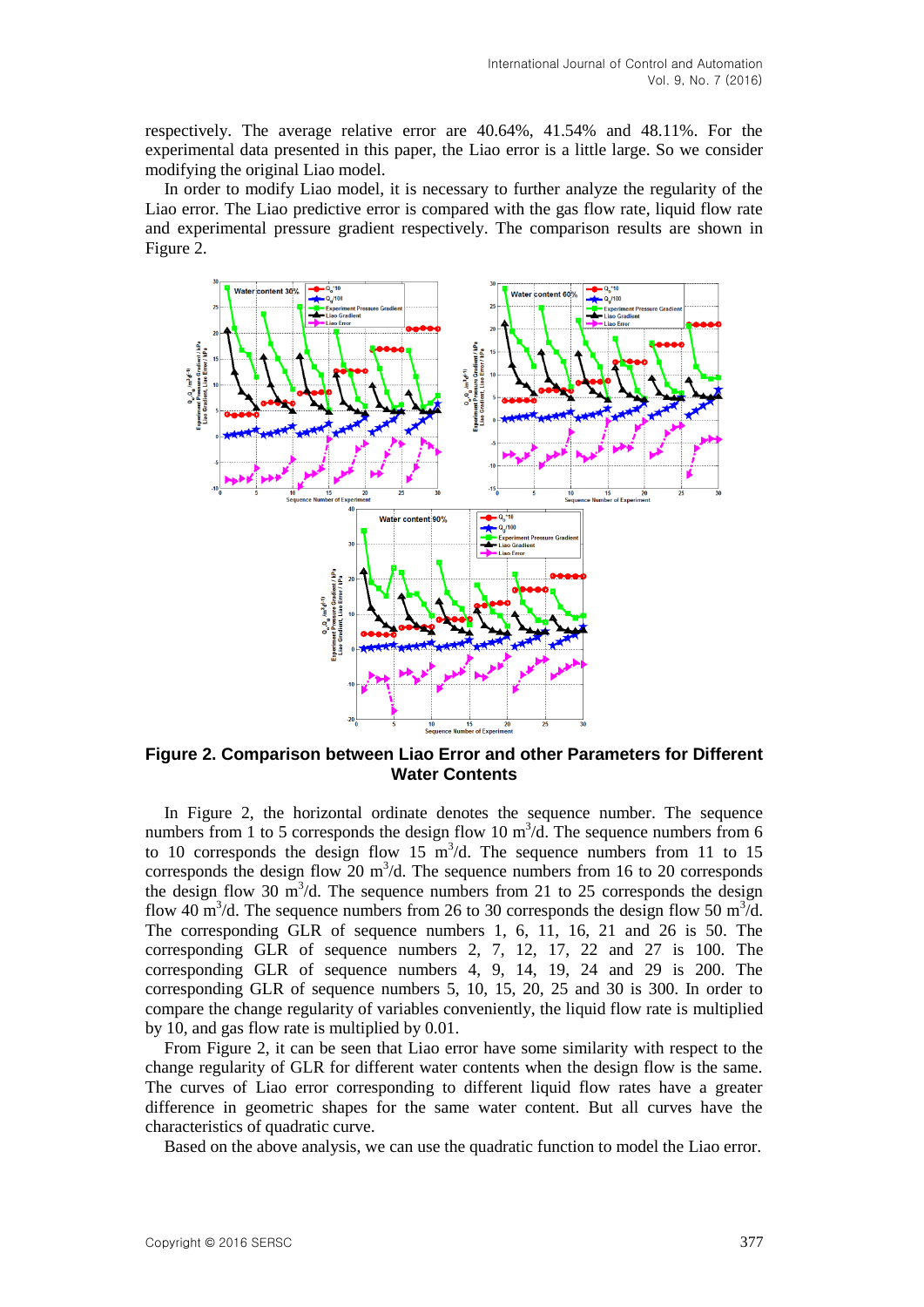### **3. Modified Model of Liao Error (CM model)**

The experimental data which are used in this paper are described as follows. The pipe is vertical with diameter 75 mm. The roughness of the pipe wall is 0.0002 mm. The experimental mediums are atmosphere, mineral white oil and water. We experimented under three different water contents which are 30%, 60% and 90%. The liquid flow rate is between 10 m<sup>3</sup>/d and 50 m<sup>3</sup>/d. The test temperature is between 14 °C and 17 °C. The experimental pressure gradient is between 5.16 kPa and 28.77 kPa. The total number of test points is 90. We use Liao model to calculate the pressure gradient and compare the Liao gradient with the experimental pressure gradient. The comparison results are shown in Figure 1.

According to the above analysis, we use the quadratic function to fit the Liao error. We call this model CM model. CM model is expressed in Eq. 1:

$$
y = ax^2 + bx + c \tag{1}
$$

In Eq. 1, the horizontal ordinate  $x$  denotes the GLR, and the values are 50, 100, 150, 200 and 300. The vertical ordinate *y* denotes the modified Liao error, that is the value of CM model. The coefficients  $a$ ,  $b$  and  $c$  are parameters which are needed to be estimated.

The modified Liao model called LCM model is expressed in Eq. 2:

$$
\left(\frac{dp}{dl}\right)_{LCM} = \left(\frac{dp}{dl}\right)_{Liao} - y\,,\tag{2}
$$

where *LCM dp*  $\left(\frac{dp}{dl}\right)_{LCM}$  denotes the LCM gradient, and *Liao dp*  $\left(\frac{dp}{dl}\right)_{Liao}$  denotes the Liao gradient.

And the relative error of LCM predictive gradient is<br>  $\begin{pmatrix} dp \end{pmatrix} \begin{pmatrix} dp \end{pmatrix}$ 

$$
E_r = \frac{\left(\frac{dp}{dl}\right)_{LCM} - \left(\frac{dp}{dl}\right)_{\text{experiment}}}{\left(\frac{dp}{dl}\right)_{\text{experiment}}},
$$
\n(3)

where exp*eriment dp*  $\left(\frac{dp}{dl}\right)_{\text{experiment}}$  denotes the experimental pressure gradient.

Firstly, we need to determine the coefficients  $a$ ,  $b$  and  $c$ . For the given water content and liquid flow rate, the ordered pairs  $(x_i, y_i)$ ,  $i = 1, 2, \dots, 5$  are substituted into Eq. 1 and the least square method is used to determine the coefficients  $a$ ,  $b$  and  $c$ . If the water content is  $60\%$  and the liquid flow rate is 20 m<sup>3</sup>/d, the CM model determined by the above method is  $y = 0.0002x^2 - 0.0469x - 5.7833$ 

$$
y = 0.0002x^2 - 0.0469x - 5.7833
$$

(4)

The calculating value of the CM model and the Liao error value under the given conditions are shown in Figure 3.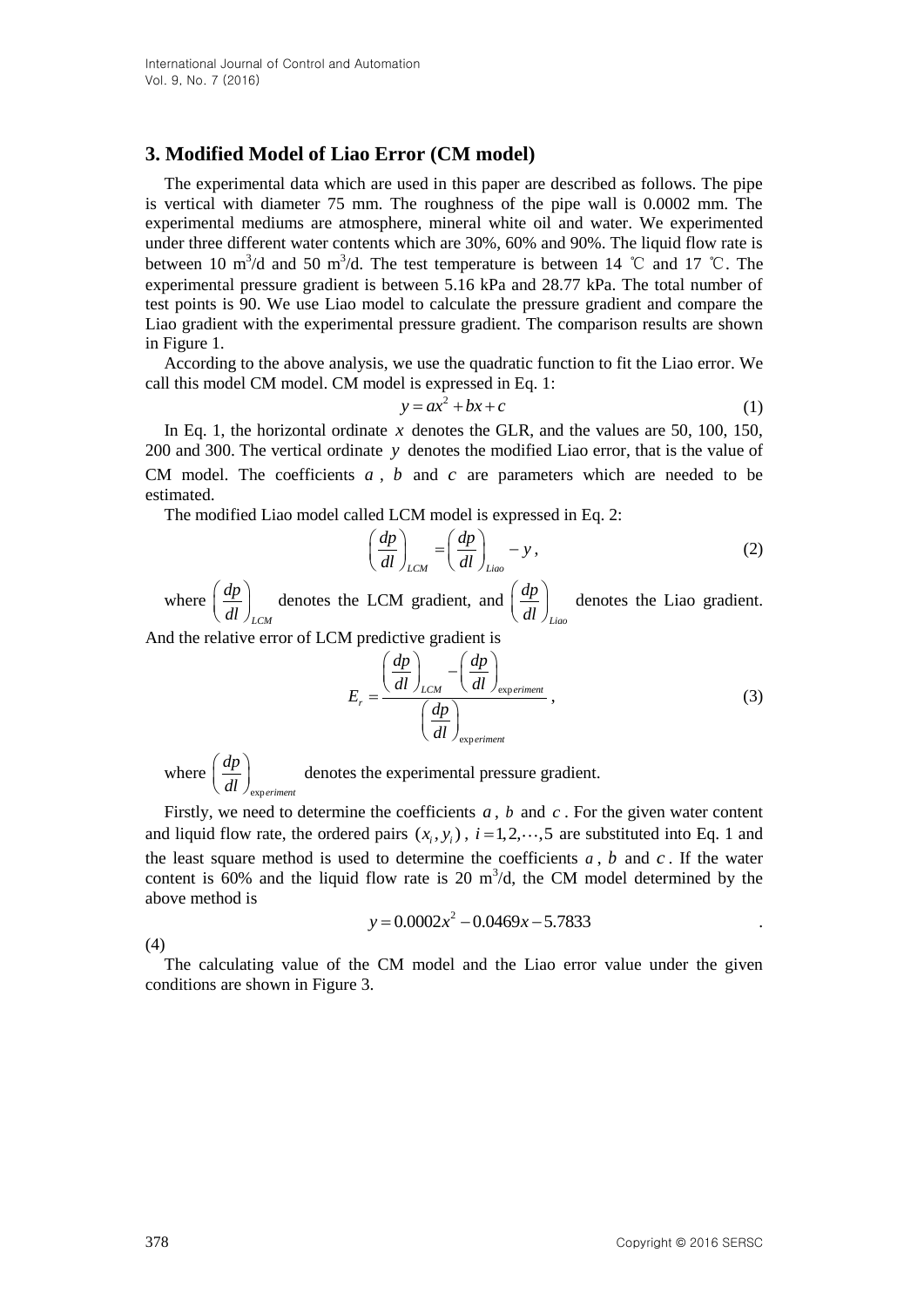

**Figure 3. The Results of CM Model and Liao Error For 60% Water Content and Liquid Flow Rate 20 M<sup>3</sup> /D**

In Figure 3, block symbols show the Liao error at the given GLR. The graph of formula (4) has been drawn above. Cross symbols show the calculating values of CM model at the given GLR.

From Figure 3, it can be seen that the geometrical morphology of the curve of each modified Liao error is different for different water content and liquid flow rate. Hence the undetermined coefficients in Eq. 1 is different for different water content and liquid flow rate. We must fit the experimental pressure gradient values to determine the coefficients *a* , *b* and *c* .

Table 1 gives the values of undetermined coefficients  $a$ ,  $b$  and  $c$  for different water content and liquid flow rate.

| Experimental          | Liquid                    | undetermined coefficients                 |  |  |  |
|-----------------------|---------------------------|-------------------------------------------|--|--|--|
| condition             | flow rate                 |                                           |  |  |  |
| water<br>content: 30% | $10 \text{ m}^3/\text{d}$ | $(a,b,c) = (0.0001, -0.0160, -7.6502)$    |  |  |  |
|                       | $15 \text{ m}^3/\text{d}$ | $(a,b,c) = (0.0001, -0.0066, -8.1251)$    |  |  |  |
|                       | $20 \text{ m}^3/\text{d}$ | $(a,b,c) = (0.0001, -0.0007, -9.3376)$    |  |  |  |
|                       | $30 \text{ m}^3/\text{d}$ | $(a, b, c) = (-0.0000, 0.0391, -10.7253)$ |  |  |  |
|                       | $40m^3/d$                 | $(a, b, c) = (-0.0001, 0.0737, -11.5492)$ |  |  |  |
|                       | $50 \text{ m}^3/\text{d}$ | $(a,b,c) = (-0.0003, 0.1177, -13.7995)$   |  |  |  |
| water<br>content: 60% | $10m^3/d$                 | $(a,b,c) = (0.0001, -0.0258, -6.4518)$    |  |  |  |
|                       | $15 \text{ m}^3/\text{d}$ | $(a,b,c) = (0.0001, 0.0072, -10.1079)$    |  |  |  |
|                       | $20 \text{ m}^3/\text{d}$ | $(a,b,c) = (0.0002, -0.0469, -5.7833)$    |  |  |  |
|                       | $30 \text{ m}^3/\text{d}$ | $(a,b,c) = (0.0000, 0.0140, -7.5769)$     |  |  |  |
|                       | $40m^3/d$                 | $(a,b,c) = (-0.0001, 0.0759, -11.8189)$   |  |  |  |
|                       | $50 \text{ m}^3/\text{d}$ | $(a,b,c) = (-0.0003, 0.1212, -16.7714)$   |  |  |  |
| water<br>content: 90% | $10m^3/d$                 | $(a,b,c) = (-0.0004, 0.1211, -16.3511)$   |  |  |  |
|                       | $15 \text{ m}^3/\text{d}$ | $(a,b,c) = (0.0001, -0.0393, -4.9377)$    |  |  |  |
|                       | $20 \text{ m}^3/\text{d}$ | $(a,b,c) = (-0.0000, 0.0373, -12.5685)$   |  |  |  |
|                       | $30 \text{ m}^3/\text{d}$ | $(a,b,c) = (0.0000, 0.0096, -8.3906)$     |  |  |  |
|                       | $40m^3/d$                 | $(a,b,c) = (-0.0002, 0.0939, -15.5911)$   |  |  |  |
|                       | $50 \text{ m}^3/\text{d}$ | $(a,b,c) = (-0.0001, 0.0524, -10.2728)$   |  |  |  |

| Table 1. Coefficients of CM Model for Different Water Content and Liquid |
|--------------------------------------------------------------------------|
| Flow Rate in Vertical Pipe with Diameter 75 Mm                           |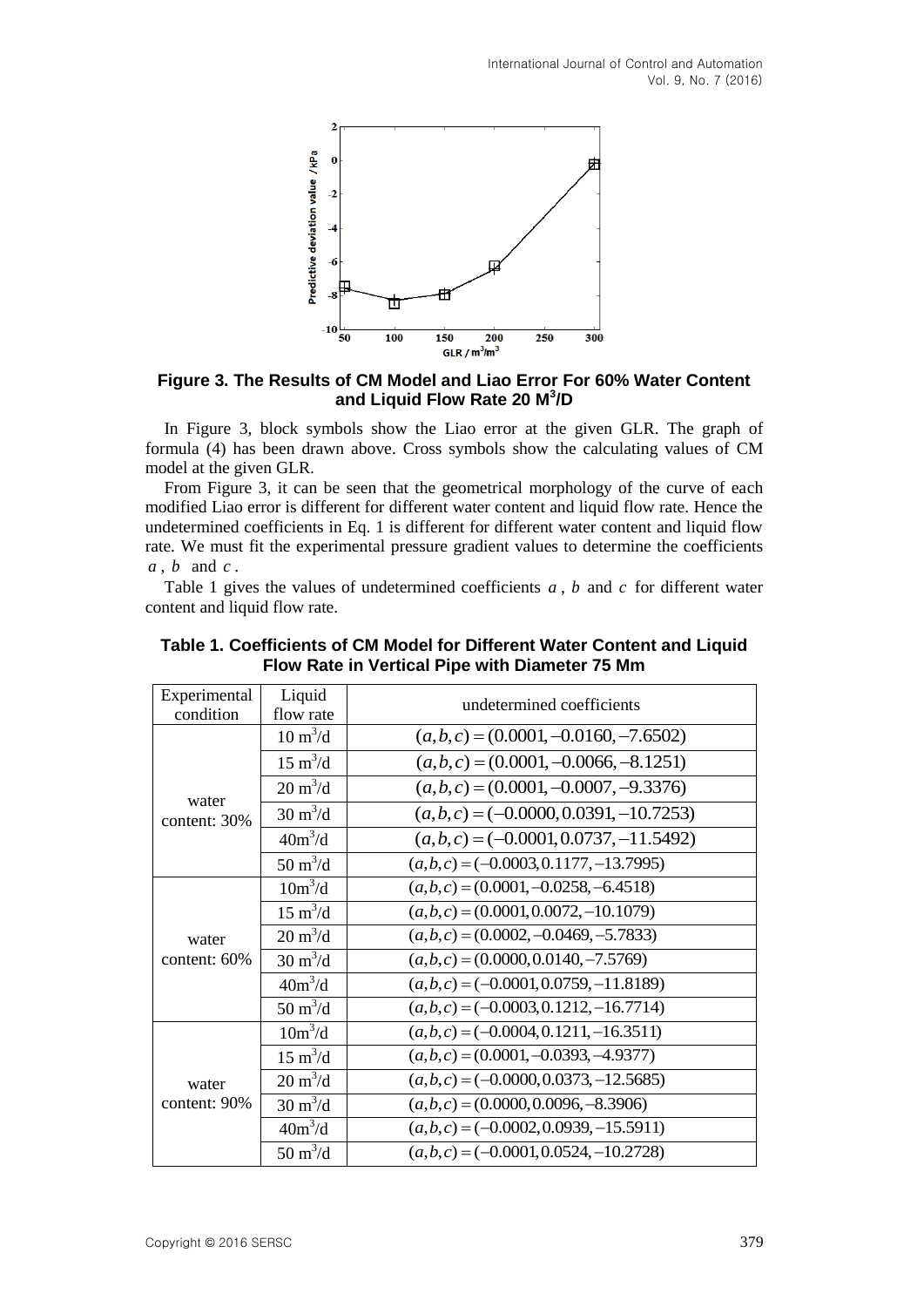# **4. Algorithm of LCM Model**

In the LCM model, Liao model is quoted completely. For different incline angles, different water contents, different liquid flow rates and different GLR, the model can be used. In the above section, we give the CM model under the experimental conditions. But we need to further clear that how to determine the modified value of error for any given water content, liquid flow rate and GLR based on the CM model under the known experimental conditions. This paper uses the linear interpolation method to solve this problem. The pressure gradient calculated by the linear interpolation method is called LCM gradient under non-experimental conditions.

The notations are described as follows. The upper limit and lower limit of the water content in the experiment are denoted by  $F_{WD}$  and  $F_{WD}$ , respectively. The upper limit and lower limit of the liquid flow rate are denoted by  $Q_{LU}$  and  $Q_{LD}$ , respectively. The upper limit and lower limit of gas liquid ratio are denoted by  $GLR_U$  and  $GLR_D$ , respectively. Given that the water content is  $F_w$ , the liquid flow rate is  $Q_L$  and the gas liquid rate is *GLR* , we predict the pressure gradient by using LCM model.

Step 1 If  $F_{WD} \le F_W \le F_{WD}$ ,  $Q_{LD} \le Q_L \le Q_{LU}$  and  $GLR_D \le GLR \le GLR_U$ , then do Step 2. Otherwise, terminate procedure.

Step 2 Choose two water contents which are adjacent to the given water content  $F_w$ from the experimental data showed in Table. 1. Denote the two water contents by  $F_{w_1}$  and  $F_{W_2}$ , respectively. They satisfy  $F_{W_1} \leq F_W \leq F_{W_2}$ . Choose two liquid flow rates which are adjacent to the given water content  $Q_L$  from the experimental data. Denote the two liquid flow rates by  $Q_{L1}$  and  $Q_{L2}$ , respectively. They satisfy  $Q_{L1} \leq Q_L \leq Q_{L2}$ . From Table. 1, four modified CM models can been determined. The CM model corresponding to  $F_{W1}$  and  $Q_{L1}$ is denoted by  $f_{11}$ . The CM model corresponding to  $F_{W1}$  and  $Q_{L2}$  is denoted by  $f_{12}$ . The CM model corresponding to  $F_{W2}$  and  $Q_{L1}$  is denoted by  $f_{21}$ . The CM model corresponding to  $F_{W_2}$  and  $Q_{L2}$  is denoted by  $f_{22}$ .

Step 3 According to  $f_{11}$  and  $f_{12}$ , use the linear interpolation method to determine the CM model  $f_1$  given that water content is  $F_{w_1}$  and liquid flow rate is  $Q_L$ . It shows in Eq. 5.

$$
f_1 = \frac{Q_L - Q_{L2}}{Q_{L1} - Q_{L2}} f_{11} + \frac{Q_L - Q_{L1}}{Q_{L2} - Q_{L1}} f_{12}
$$
(5)

Analogously, CM model 
$$
f_2
$$
 is determined in Eq. 6.  
\n
$$
f_2 = \frac{Q_L - Q_{L2}}{Q_{L1} - Q_{L2}} f_{21} + \frac{Q_L - Q_{L1}}{Q_{L2} - Q_{L1}} f_{22}
$$
\n(6)

Step 4 According to  $f_1$  and  $f_2$ , use the linear interpolation method to determine CM

model f given that water content is 
$$
F_w
$$
 and liquid flow rate is  $Q_L$ . It shows in Eq. 7.  
\n
$$
f = \frac{F_w - F_{w_2}}{F_{w_1} - F_{w_2}} f_1 + \frac{F_w - F_{w_1}}{F_{w_2} - F_{w_1}} f_2
$$
\n(7)

Step 5 Obtain the CM model value  $f_0$  for the water content  $F_w$ , liquid flow rate  $Q_L$ and gas liquid ratio *GLR* by substituting the gas liquid ratio *GLR* into Eq. 7. The LCM gradient is expressed in Eq. 8.

$$
\left(\frac{dp}{dl}\right)_{LCM} = \left(\frac{dp}{dl}\right)_{Liao} - f_0
$$

(8)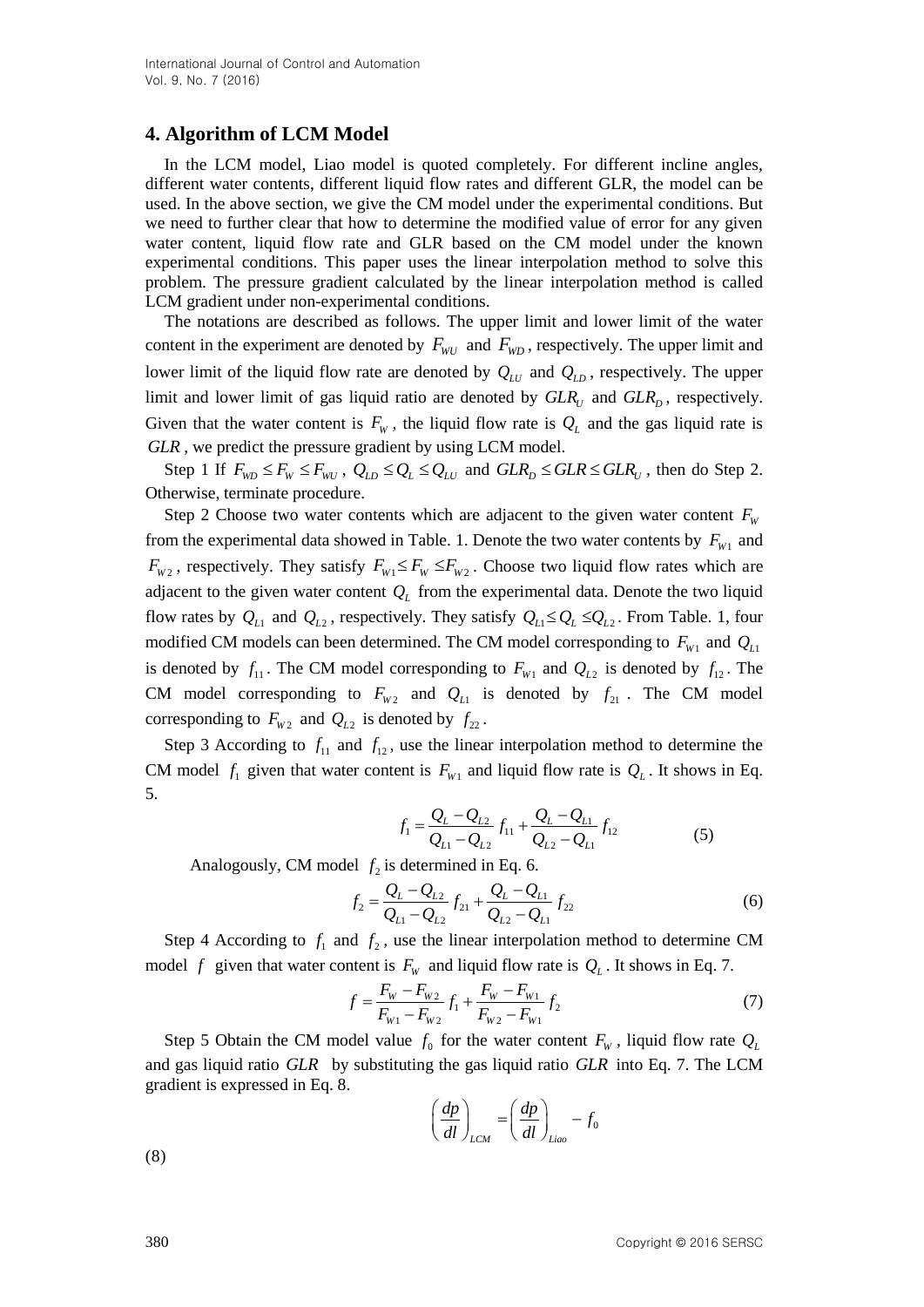# **5. Numerical Results and Analysis of LCM Model**

In this section, we verify the LCM model by numerical experiment. Firstly, we analyze the prediction accuracy of LCM model based on the experimental conditions. Secondly, we calculate the pressure gradient with 60% water content by using LCM model, and compare the LCM gradient with the experimental gradient.

We use the vertical pipe with diameter 75 mm in the experiment. In the first process, we use Eq. 2 to calculate the relative error. The results are shown in Table 2.

From Table 2, it can be seen that nine relative errors exceed 10%. The maximum relative error is 23.37%. The average relative errors are 5.13%, 4.22% and 2.87% for the three known water contents. The average relative error of ninety groups of data is 4.07%. Relatively, the average relative errors of Liao model are 40.64%, 41.54% and 48.11% for the three known water contents. Obviously, LCM model is superior to Liao model.

For the second verification process, we calculate the error as the water content is 60% by using the linear interpolation method described in the previous section. And then we calculate LCM gradient according to Eq. 8. Finally, we use Eq. 3 to calculate the relative error. The comparison results of LCM model and Liao model are shown in Table 3.

| Experimental<br>conditions | Liquid<br>flow rate             | The predictive relative error                                        |  |  |  |  |
|----------------------------|---------------------------------|----------------------------------------------------------------------|--|--|--|--|
| water<br>content: 30%      | $10m^3/d$                       | 0.0036, 0.0219, 0.0199,<br>$error = (0.0011,$<br>0.0050              |  |  |  |  |
|                            | $15 \text{ m}^3/\text{d}$       | 0.0077, 0.0204, 0.0170,<br>$error = (0.0005,$<br>$0.0037$ )          |  |  |  |  |
|                            | $20 \text{ m}^3/\text{d}$       | 0.0537, 0.0065, 0.0567,<br>0.0375)<br>$error = (0.0194,$             |  |  |  |  |
|                            | $30 \text{ m}^3/\text{d}$       | 0.0143, 0.1024, 0.1895,<br>0.0492<br>$error = (0.0174,$              |  |  |  |  |
|                            | $40m^3/d$                       | 0.1282, 0.0017, 0.2036,<br>0.0554<br>$error = (0.0527,$              |  |  |  |  |
|                            | $50 \text{ m}^3/\text{d}$       | 0.1015,<br>0.2356,<br>0.0043<br>$error = (0.0216,$<br>0.0870,        |  |  |  |  |
| water<br>content: 60%      | $10m^3/d$                       | 0.0332,<br>0.0095,<br>0.0012<br>$error = (0.0079,$<br>0.0336,        |  |  |  |  |
|                            | $15 \text{ m}^3/\text{d}$       | 0.0344,<br>0.0133, 0.0455,<br>0.0212)<br>$error = (0.0142,$          |  |  |  |  |
|                            | $20 \text{ m}^3/\text{d}$       | 0.0120,<br>0.0029,<br>0.0151,<br>0.0106<br>$error = (0.0053,$        |  |  |  |  |
|                            | $30 \text{ m}^3/\text{d}$       | 0.0023,<br>$error = (0.0162,$<br>0.1324, 0.2337,<br>0.0645           |  |  |  |  |
|                            | $40m^3/d$                       | 0.1054,<br>0.0707, 0.0533,<br>0.0266<br>$error = (0.0358,$           |  |  |  |  |
|                            | $50 \; \mathrm{m}^3/\mathrm{d}$ | 0.0958,<br>0.0134,<br>0.0268<br><i>error</i> = $(0.0304,$<br>0.0976, |  |  |  |  |
| water<br>content: 90%      | $10m^3/d$                       | 0.0524,<br>0.0006<br>$error = (0.0094,$<br>0.0618,<br>0.0267,        |  |  |  |  |
|                            | $15 \text{ m}^3/\text{d}$       | $error = (0.0159,$<br>0.0700,<br>0.0718,<br>0.0321,<br>0.0011)       |  |  |  |  |
|                            | $20 \text{ m}^3/\text{d}$       | $error = (0.0182,$<br>0.0492,<br>0.0104,<br>0.0577,<br>0.0266        |  |  |  |  |
|                            | $30 \text{ m}^3/\text{d}$       | $error = (0.0217,$<br>0.0654,<br>0.0513,<br>0.0086,<br>0.0122        |  |  |  |  |
|                            | $40m^3/d$                       | 0.0426,<br>0.0483,<br>0.0009<br>$error = (0.0092,$<br>0.0186,        |  |  |  |  |
|                            | $50 \text{ m}^3/\text{d}$       | $error = (0.0075, 0.0135, 0.0182, 0.0331,$<br>0.0072                 |  |  |  |  |

**Table 2. The Results of LCM Model**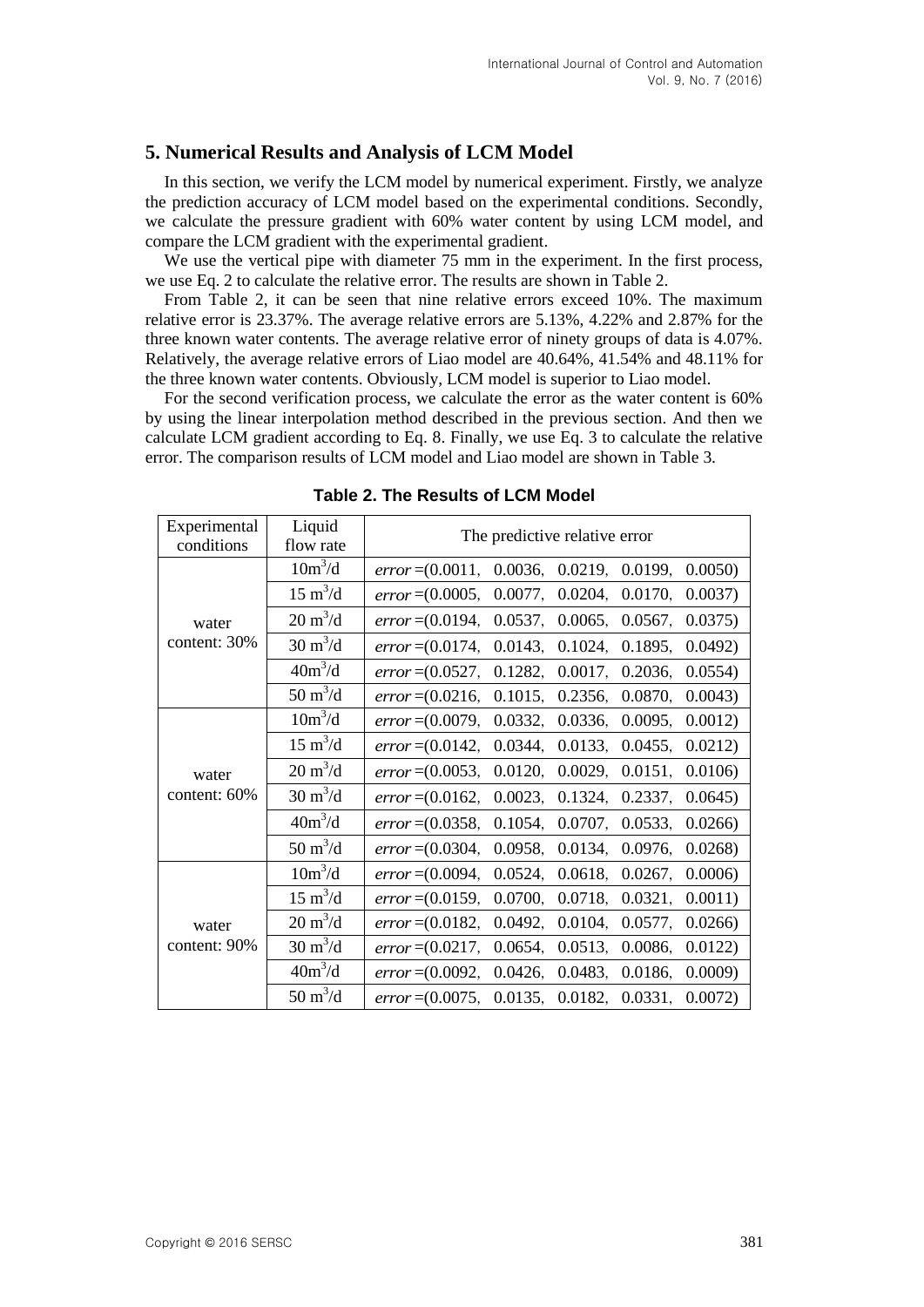| Experimental               | Liquid                    | Gas liquid | Liao relative | LCM relative error |
|----------------------------|---------------------------|------------|---------------|--------------------|
| conditions                 | flow rate                 | ratio      | error         |                    |
|                            | $10m^3/d$                 | 50         | 0.268069      | 0.075776           |
|                            |                           | 100        | 0.384154      | 0.024994           |
|                            |                           | 150        | 0.514485      | 0.018170           |
|                            |                           | 200        | 0.509583      | 0.006107           |
|                            |                           | 300        | 0.511128      | 0.530267           |
|                            | $15 \text{ m}^3/\text{d}$ | 50         | 0.402709      | 0.061434           |
|                            |                           | 100        | 0.484257      | 0.073648           |
|                            |                           | 150        | 0.50515       | 0.003567           |
|                            |                           | 200        | 0.540135      | 0.039616           |
|                            |                           | 300        | 0.362967      | 0.007330           |
|                            | $20 \text{ m}^3/\text{d}$ | 50         | 0.340256      | 0.026706           |
|                            |                           | 100        | 0.500935      | 0.048212           |
|                            |                           | 150        | 0.558296      | 0.007719           |
|                            |                           | 200        | 0.535605      | 0.068362           |
| water                      |                           | 300        | 0.053785      | 0.182287           |
| content: 60%               | $30 \text{ m}^3/\text{d}$ | 50         | 0.362724      | 0.026722           |
|                            |                           | 100        | 0.467135      | 0.014039           |
|                            |                           | 150        | 0.532509      | 0.077931           |
|                            |                           | 200        | 0.269792      | 0.259362           |
|                            |                           | 300        | 0.051973      | 0.021857           |
|                            | $40m^3/d$                 | 50         | 0.45927       | 0.106270           |
|                            |                           | 100        | 0.54279       | 0.047491           |
|                            |                           | 150        | 0.367887      | 0.093743           |
|                            |                           | 200        | 0.255525      | 0.357062           |
|                            |                           | 300        | 0.202766      | 0.090726           |
|                            | $50 \text{ m}^3/\text{d}$ | 50         | 0.580881      | 0.019418           |
|                            |                           | 100        | 0.525889      | 0.051018           |
|                            |                           | 150        | 0.467647      | 0.512477           |
|                            |                           | 200        | 0.454449      | 0.169075           |
|                            |                           | 300        | 0.448991      | 0.111910           |
| The average relative error |                           |            | 0.415391      | 0.104443           |

### **Table 3. The Comparison Results of Liao Gradient and LCM Gradient under Non-Experimental Conditions**

From Table 3, it can be seen that the precision of LCM model for twenty-six groups of data are higher than Liao model. But the average relative error of LCM model is obvious higher than Liao model.

### **6. Conclusion**

(1) The paper build a quadratic regression model of GLR and predictive deviation, and build a new pressure gradient predictive model by combine the quadratic regression model and predictive model of literature [12], denoted by LCM model.

(2) The LCM model can improve the prediction precision to about 10% when the given data is covered by the experimental conditions.

(3) The precision of LCM model can be expected to improve when the experimental parameters are encrypted, such as water content.

(4) The applicable scope of LCM model is limited by the scope of experimental data. Extending the scope of experimental data will extend the applicable scope of LCM model.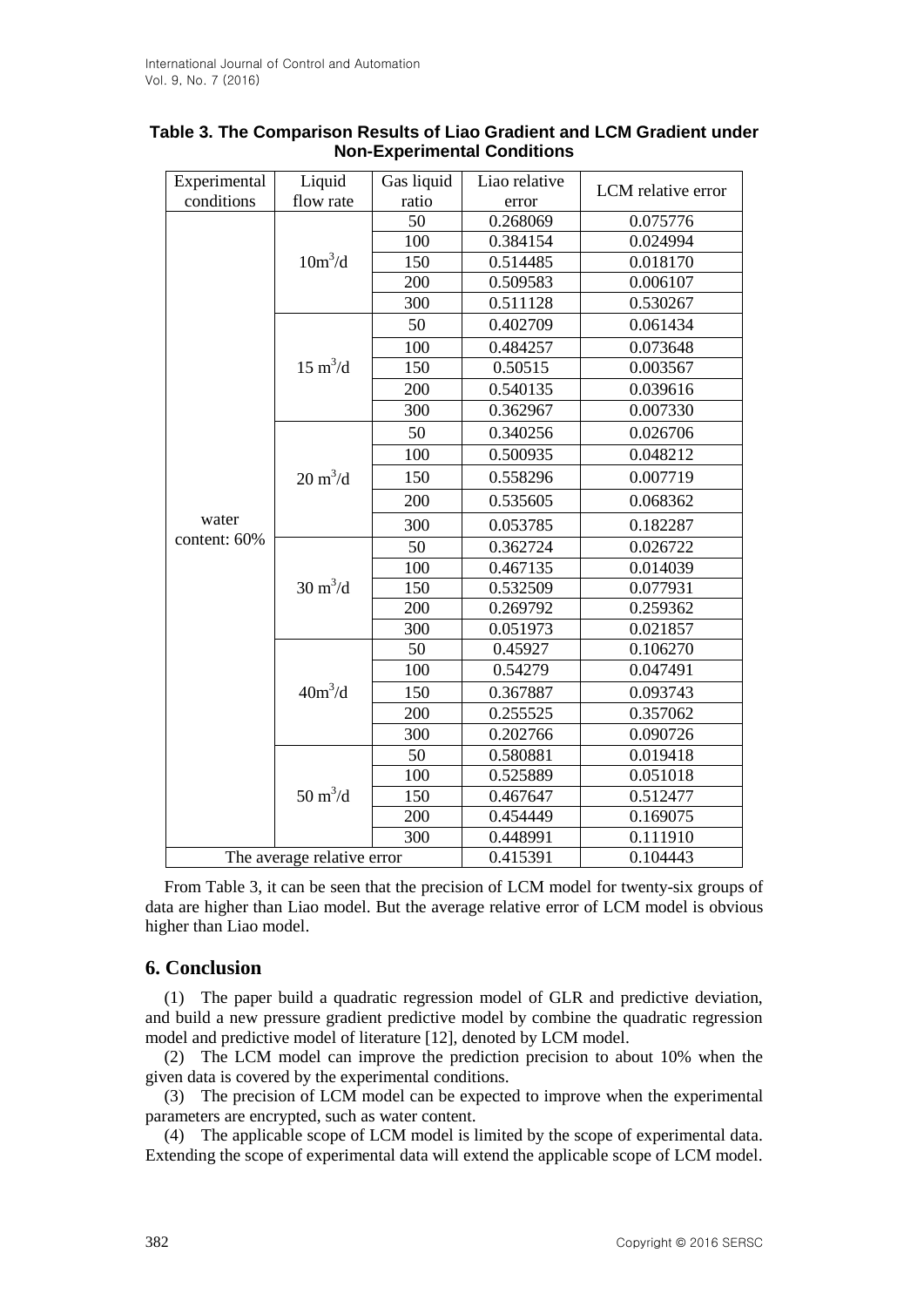#### **Acknowledgements**

The authors will thank people in the Branch of Key Laboratory of CNPC for Oil and Gas Production and Key Laboratory of Exploration Technologies for Oil and Gas Resources for their great help. This paper is supported by Supported by Educational Commission of Hubei Province of China (B2015449), Hubei Provincial Natural Science Foundation of China (2013CFA053) and National Natural Science Foundation of China (61273179, 61572084).

### **References**

- [1] R. Dun and N. C. Ros, "Vertical Flow of Gas and Liquid Mixtures in Wells", Proceedings, Sixth World Pet. Congress, Frankfort, France, **(1963)**.
- [2] A. R. Hagedorn and K. E. Brown, "Experimental Study of Pressure Gradients Occurring During Continuous Two-Phase Flow in Small-Diameter Vertical Conduits," Journal of Petroleum Technology, vol.17, no. 4, **(1965)**, pp. 475-484, DOI: 10.2118/940-PA.
- [3] J. Orkiszewski, "Predicting Two-Phase Pressure Drops in Vertical Pipe", SPE-1546-PA, Journal of Petroleum Technology, vol.19, no.6, pp. 829-838, **(1967)**, http://dx.doi.org/10.2118/1546-PA.
- [4] K. Aziz and G. W. Govier, "Pressure Drop In Wells Producing Oil And Gas", PETSOC-72-03-04, Journal of Canadian Petroleum Technology, vol.11, no.3, **(1972)**, pp. 326-337, [http://dx.doi.org/10.2118/72-03-04.](http://dx.doi.org/10.2118/72-03-04)
- [5] D.H. Beggs and J.P. Brill, "A Study of Two-Phase Flow in Inclined Pipes", SPE-4007-PA, vol.25, no.5, pp. 607-617, 1973. http://dx.doi.org/10.2118/4007-PA.
- [6] G.L. Chierici, G.M. Ciucci, G. Sclocchi, "Two-Phase Vertical Flow in Oil Wells Prediction of Pressure Drop," SPE-4316-PA, Journal of Petroleum Technology, Vol.26, No.8, 927-938, 1974. http://dx.doi.org/10.2118/4316-PA
- [7] H.D. Beggs, J.P. Brill, E.A. Proaiio and C Roman-Lazo, "Pressure Drop And Closure Forces In Velocity Type Subsurface Safety", API-77-B001, Annual Meeting Papers, Division of Production, **(1977)**, Texas, Houston. http://dx.doi.org/10.2118/77-B001
- [8] H. Mukherjee and K.E. Brown, "Improve Your Gas Lift Design", SPE-14053-MS, International Meeting on Petroleum Engineering, Beijing, China, **(1986)**, http://dx.doi.org/10.2118/14053-MS
- [9] A. Rashid Hasan and C. Shah Kabir, "A Study of Multiphase Flow Behavior in Vertical Wells", SPE-15138-PA, vol.3, no.2, **(1988)**, pp. 263-272, http://dx.doi.org/10.2118/15138-PA
- [10] A. Rashid Hasan and C. Shah Kabir, "Predicting Multiphase Flow Behavior in a Deviated Well", SPE-15449-PA, vol.3, no.4, **(1988)**, pp. 474-482, http://dx.doi.org/10.2118/15449-PA.
- [11] A. M. Ansari, N. D. Sylvester, C. Sarica, O. Shoham and J.P. Brill, "A Comprehensive Mechanistic Model for Upward Two-Phase Flow in Wellbores", Society of Petroleum Engineers, vol.9, no.02, **(1994)**, pp. 143-151, http://dx.doi.org/10.2118/20630-PA.
- [12] R. Liao, Q. Wang and B. Zhang, "A Method for Predicting Vertical Multiphase-flow Pressure Gradient in Vertical Wellbore", Journal of Jianghan Petroleum Institute, vol.20, no.1, **(1998)**, pp. 59-63.





**Dong Yong**. he received his M.Sc. in Computational Mathematics (2008) from Wuhan University of Technology and PhD in Geodetection and Information Technollogy (2013) from Yangtzeu University. Now he is lecturer of mathematics at School of Information and Mathematics, Yangtzeu University. Since 2014 he engaged in the postdoctoral work. His current research interests include different aspects of Artificial Intelligence and Well Logging Technology.